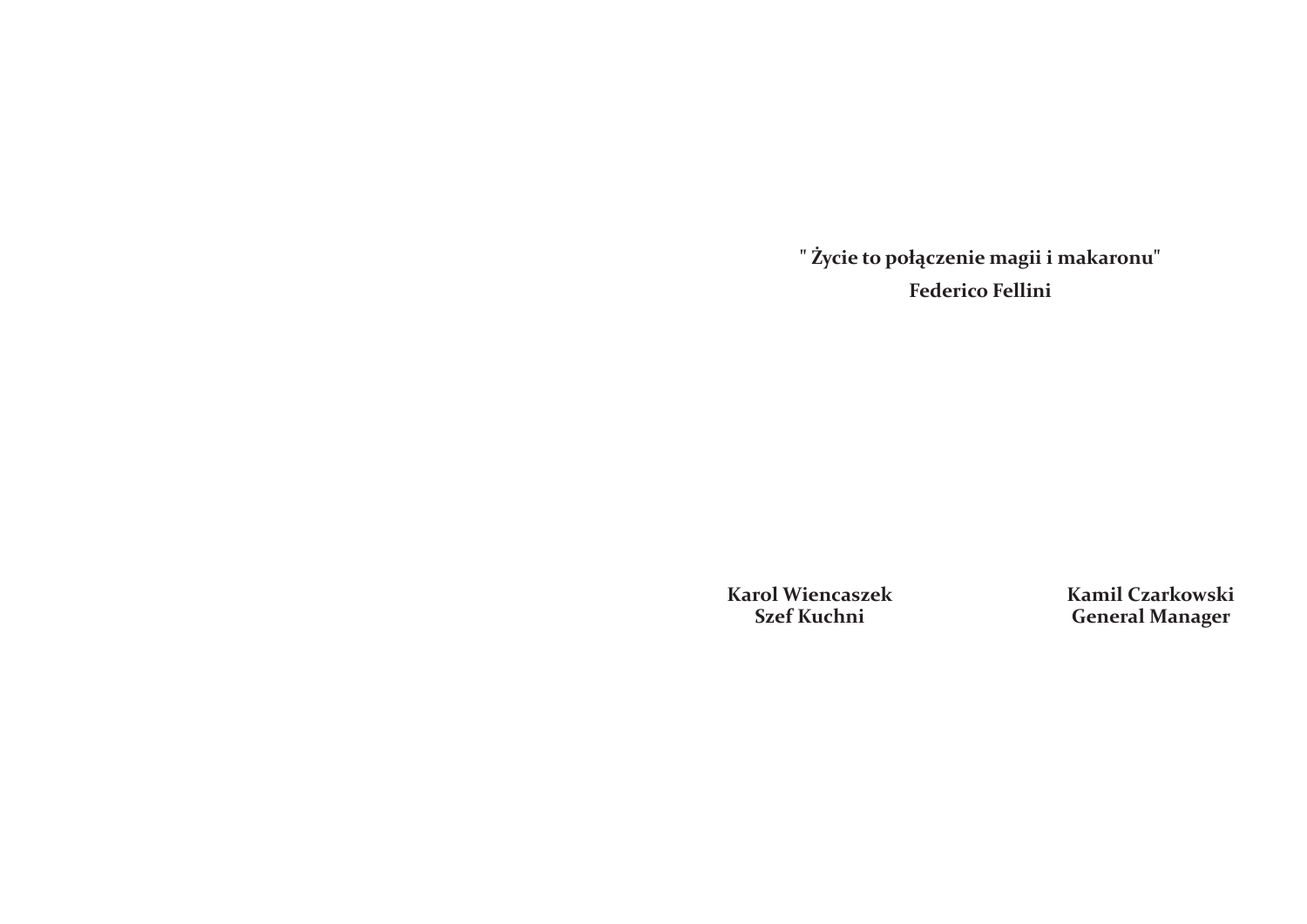*Wszystkie dania przygotowujemy na bieżąco...stąd przy dużej liczbie Gości czas oczekiwania może być wydłużony.*

*Restauracja "By the way" informuje, że do produkcji potraw używane są produkty mogące wywoływać reakcje alergiczne: orzechy, skorupiaki, mleko, gluten oraz inne mniej uczulające produkty. W celu uniknięcia reakcji alergicznej prosimy o poinformowanie kelnera o swoich alergiach.*

*Informujemy, że przy stolikach powyżej 9 osób doliczana jest opłata za serwis wynosząca +10% wartości rachunku.*

*\*czas oczekiwania wynosi około 30 min, ale może się wydłużyć w przypadku większej liczby Gości..*

 *- Restauracja By the way nie ponosi odpowiedzialności za rzeczy pozostawione bez opieki.*

*We prepare all dishes on an ongoing basis ... hence, with a large number of guests, the waiting time may be extended.*

*The "By the way" restaurant informs that products that may cause allergic reactions are used in the production of dishes: nuts, shellfish, milk, gluten and other less allergenic products. In order to avoid an allergic reaction, please inform the waiter about your allergies.*

*Please be advised that for tables over 9 people, a service fee of + 10% of the invoice value is added.*

*\* the waiting time is about 30 minutes, but it may be longer for more guests.*

 *- By the way restaurant is not responsible for things left unattended.*

## **Przystawki / Starters**

## **Bruschetta** "By the way" 34,-

- *skład zmienny sezonowo*
- *seasonally variable composition*

**Focaccia 16,-**

- *z czosnkiem, rozmarynem i oliwą extra vergine*
- *with rosemary and garlic*

## **Talerz antipasti - dla dwojga /** *Antipasti - for two* **79,-**

- *włoskie wędliny i sery*
- *A board of italian cheese andcold cuts*

## **Tatar z tuńczyka / Tuna tartare 59,-**

*- polędwica z tuńczyka, roszponka, jajka w koszulkach, oliwa extra vergine, czarny sezam, przyprawy, pieczywo*

*- tuna sirloin, lamb's lettuce, poached eggs, extra virgin olive oil, bread,black sesame, spices*

## **Tatar z polędwicy wołowej / beef tartare 59,-**

*- polędwica wołowa, żółtko, marynowane grzyby, czerwona cebula, kapary, papryka, kminek, ogórek, anchois, musztarda, grzanki*

*- beef tenderloin, egg yolk, marinated mushrooms, red onion, capers,pepper, cumin, cucumber, anchovies, mustard, toasts*

# **Krewetki Vannamei w sosie winno-maślanym 44,-**

- *Vannamei shrimps in a wine-butter sauce*
- *krewetki, białe wino, czosnek, odrobina chilli i pietruszki, pieczywo*
- *shrimps, white wine, garlic, a little chilli and parsley, bread*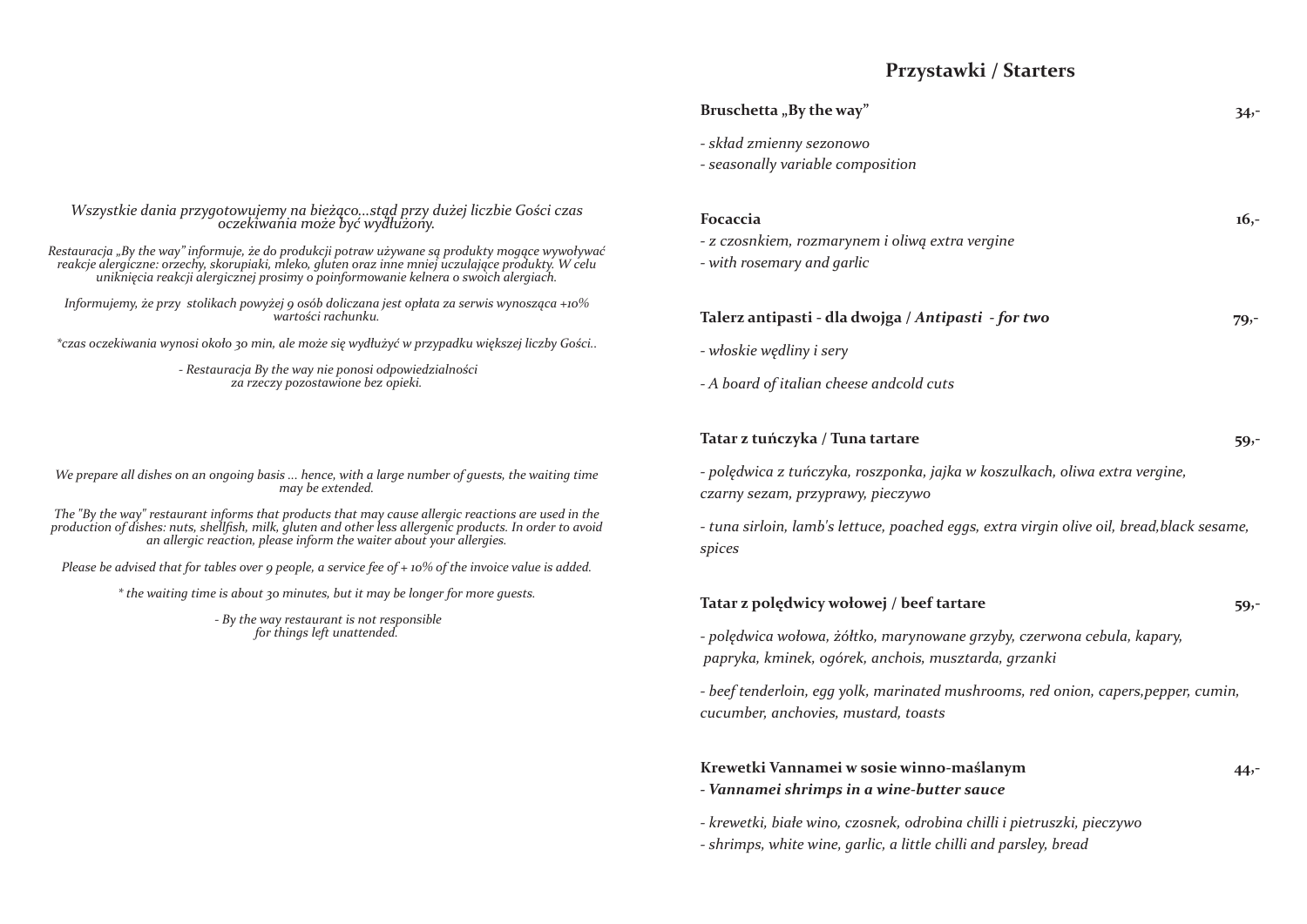## **Zupy / Soups**

# **Zupa rybna 28,-** *- fish soup* **Brodo di carne 18,-** *- włoski bulion z kuleczkami mięsnymi - Italian broth with meat balls* **Dania główne / Main dish Kurczak Cacciatore** 49,-*- filet z kurczaka, Pancetta arrotolata "II Contadino", pieczarki, kolorowa papryka, szalotka, czosnek, czerwone wino, przyprawy - chicken fillet, Pancetta arrotolata "IL Contadino", mushrooms, colored peppers, shallots, garlic, red wine, and spices* **Costolette di agnello 79,-** *- Kotleciki jagnięce, gnocchi, przyprawy,wywar z warzyw, aromatyczny sos ziołowy - Lamb chops, gnocchi, spices, vegetable stock, aromatic herb sauce* **Stek wołowy /** *Beef Steak* **44,- / 100g** Johnnie Walker Black Label 20,-/40ml Chivas Regal 12 YO 26,-/40ml Glenfiddich - Single malt 15 YO 44,-/40ml Grappa 14,-/40ml Limoncello 14,-/40ml Amaretto 14,-/40ml

*- Polska sezonowana polędwica wołowa, dodatki sezonowe*

*- Polish seasoned beef tenderloin, seasonal additions*

## **Alkohole mocne / Strong alcohols**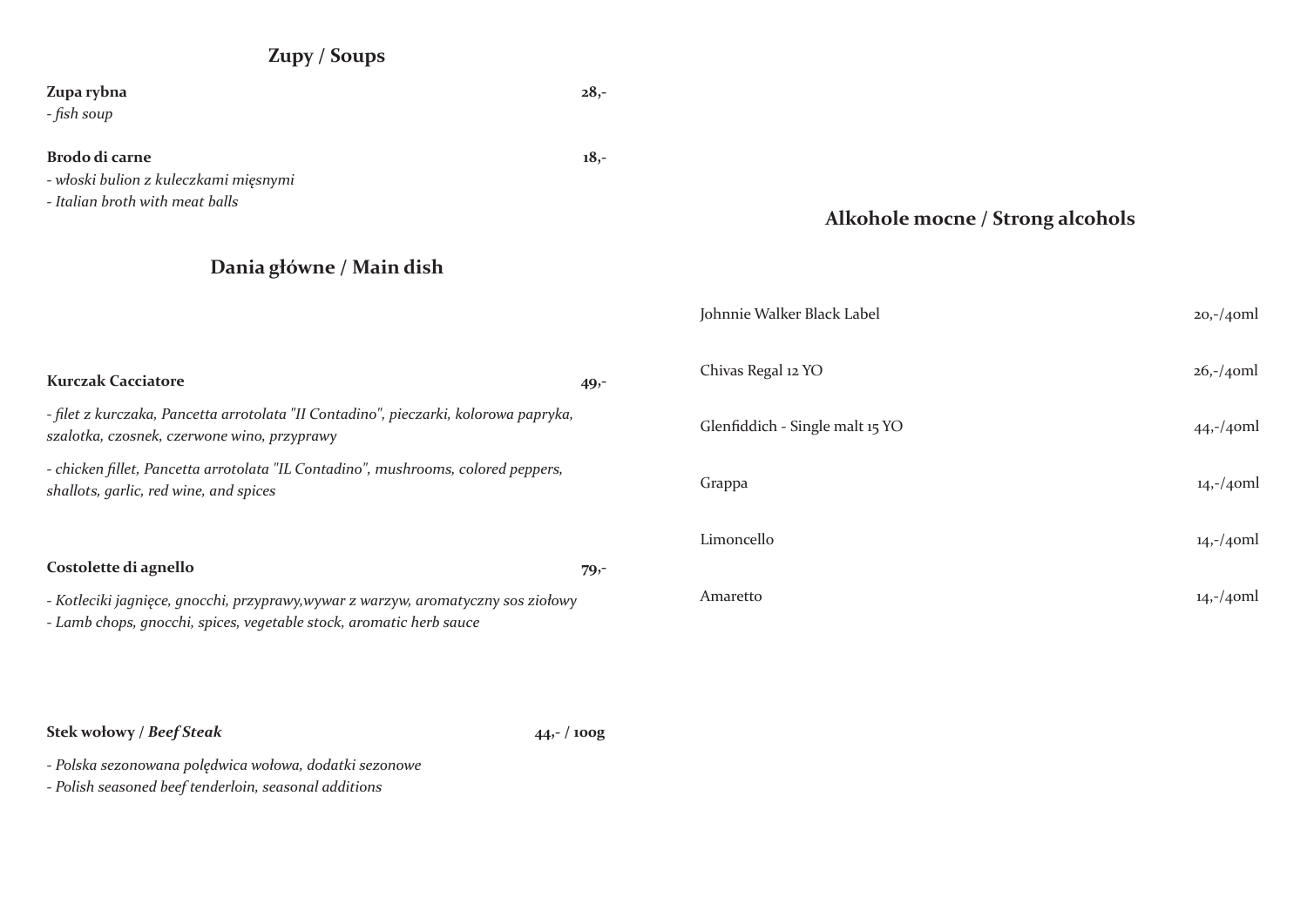*- Papryczki chilli, pomidory pelati salsati, Parmigiano Reggiano DOP 22 mesi, grappa, sok z cytryny, zesty cytryny, anchois, oliwa extra vergine, natka pietruszki, bazylia*

*- Chilli peppers, pelati salsati tomatoes, Parmigiano Reggiano DOP 22 mesi, grappa, lemon juice, lemon zest, anchovies, extra virgin olive oil, parsley, basil*

## **Pasta & Others**

*Penne i spaghetti są dostępne również w wersji bezglutenowej Penne and spaghetti pastas are available in gluten - free version*

# **Tagliatelle z grzybami i polędwicą wołową 49,-** *Tagliatelle with mushrooms and beef tenderloin - Leśne grzyby, polska sezonowana polędwica wołowa, czerwone wino, Parmigiano Reggiano 22 mesi, chilli - Forest mushrooms, Polish seasoned beef tenderloin, red wine, Parmigniano Reggiano 22 mesi, red wine, chilli, spices* **Spaghetti cacio e pepe** 38, *- Świeżo mielony pieprz, kremowy sos na bazie Parmigiano Reggiano DOP 22 mesi i Pecorino romano DOP - Freshly ground pepper, creamy sauce based on Parmigiano Reggiano DOP 22 mesi and Pecorino romano DOP* **Tagliatelle al ragù alla bolognese 38,-** *- Pancetta affumicata, Parmigiano Reggiano DOP 22 mesi, oliwa extra vergine,masło,włoskie Soffritto, mielone mięso wieprzowe i wołowe, Passata di pomodoro, bulion, przyprawy - Italian pasta, smoked bacon, Parmigiano Reggiano DOP, extra virgin olive oil, butter, Italian Soffritto, minced pork and beef meat, tomato sauce, broth, spices* Spaghetti arrabbiata **36,-**

| <b>Crodino</b>                                                                                                                                                | $35 -$ |
|---------------------------------------------------------------------------------------------------------------------------------------------------------------|--------|
| -Aperitif na bazie włoskiego Crodino z prosecco lub w wersji bezalkoholowej<br>-Aperitif based on Italian Crodino with prosecco or in a non-alcoholic version |        |
| <b>Aperol Spritz</b>                                                                                                                                          | $38 -$ |
| - Aperol, frizzante, woda gazowana, lód                                                                                                                       |        |
| - Aperol, frizzante, sparkling water, ice                                                                                                                     |        |
| <b>Negroni Sbagliato</b>                                                                                                                                      | $38 -$ |
| -Campari, Martini rosso, Frizzante, lód                                                                                                                       |        |
| -Campari, red martini, sparkling, lód                                                                                                                         |        |
| <b>Kraken Black Spiced Rum</b>                                                                                                                                | $38,-$ |
| -Kraken rum, limonka, pepsi, lód                                                                                                                              |        |
| -Kraken rum, lime, pepsi, ice                                                                                                                                 |        |



## **Aperitif**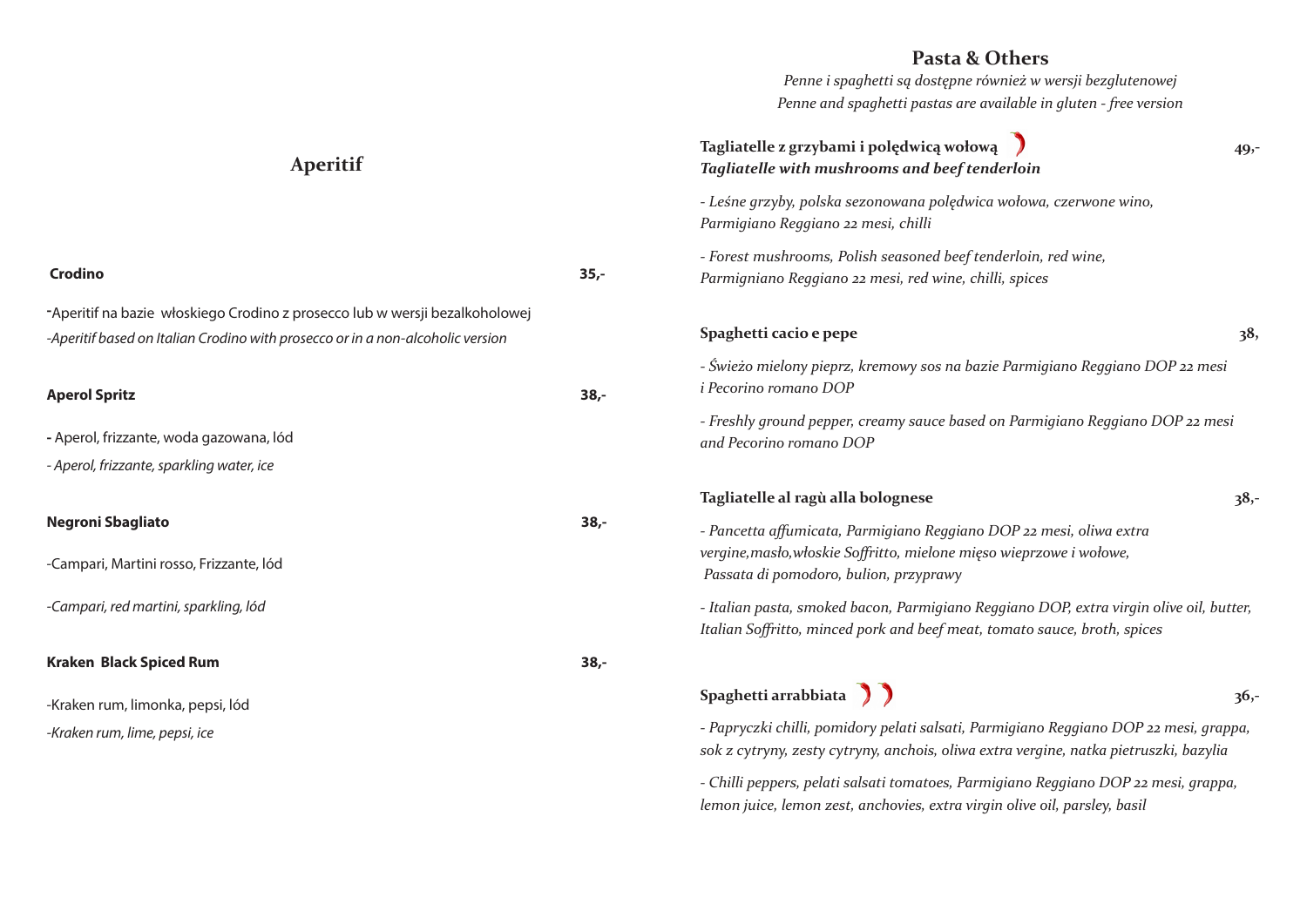*Penne i spaghetti są dostępne również w wersji bezglutenowej Penne and spaghetti pastas are available in gluten - free version*

| Spaghetti Carbonara<br>- Guanciale di suino, Pecorino romano DOP, jajko, świeżo mielony pieprz, bazylia                                                                                | $36 -$  |                                                      |            |
|----------------------------------------------------------------------------------------------------------------------------------------------------------------------------------------|---------|------------------------------------------------------|------------|
| - Italian pasta, Guanciale di suino, Pecorino romano DOP, egg, freshly ground pepper                                                                                                   |         | Piwo / Beer                                          |            |
| Lasagna Bolognese<br>- Mięso wołowe, mięso wieprzowe, passata pomidorowa, włoskie Soffritto, Parmigiano<br>Reggiano DOP 22 mesi, sos pomidorowy, świeża bazylia, świeżo mielony pieprz | $36 -$  |                                                      |            |
| - Italian pasta, beef, pork, tomato passata, Soffritto, Parmigiano Reggiano DOP,                                                                                                       |         | Perła chmielowa 0,3l / 0,5 l - (Lane / Draught beer) | $12 - 14,$ |
| tomato sauce, freshly ground pepper                                                                                                                                                    |         | Birra Roma Chiara 0,331                              | $12, -$    |
| Spaghetti aglio olio e peperoncino $\int$                                                                                                                                              | $34 -$  | Birra Moretti 0,33l                                  | $14, -$    |
| - Parmigiano Reggiano DOP 22 mesi, czosnek, włoska oliwa, papryczka chilli, natka<br>pietruszki, bazylia                                                                               |         | Lech Free 0,33l                                      | 8,         |
| - Parmigiano Reggiano DOP, parsley, garlic, Italian olive oil, chilli pepper                                                                                                           |         |                                                      |            |
| Risotto z gorgonzolą i orzechami / Risotto with gorgonzola and nuts                                                                                                                    | $49, -$ |                                                      |            |
| - ryż, gorgonzola, orzechy włoskie, Parmigiano Reggiano DOP 22 mesi,<br>Pecorino Romano Toscano Noce, zielone pesto, przyprawy                                                         |         |                                                      |            |
| - rice, gorgonzola, walnuts, Parmigiano Reggiano DOP 22 mesi,<br>Pecorino Romano Toscano Noce, green pesto, spices                                                                     |         |                                                      |            |
| <b>Fettuccine Alfredo</b>                                                                                                                                                              | $38,-$  |                                                      |            |
| - fettuccine, Parmigiano Reggiano DOP 22 mesi, masło, przyprawy                                                                                                                        |         |                                                      |            |
| - fettuccine, Parmigiano Reggiano DOP 22 mesi, butter, spices                                                                                                                          |         |                                                      |            |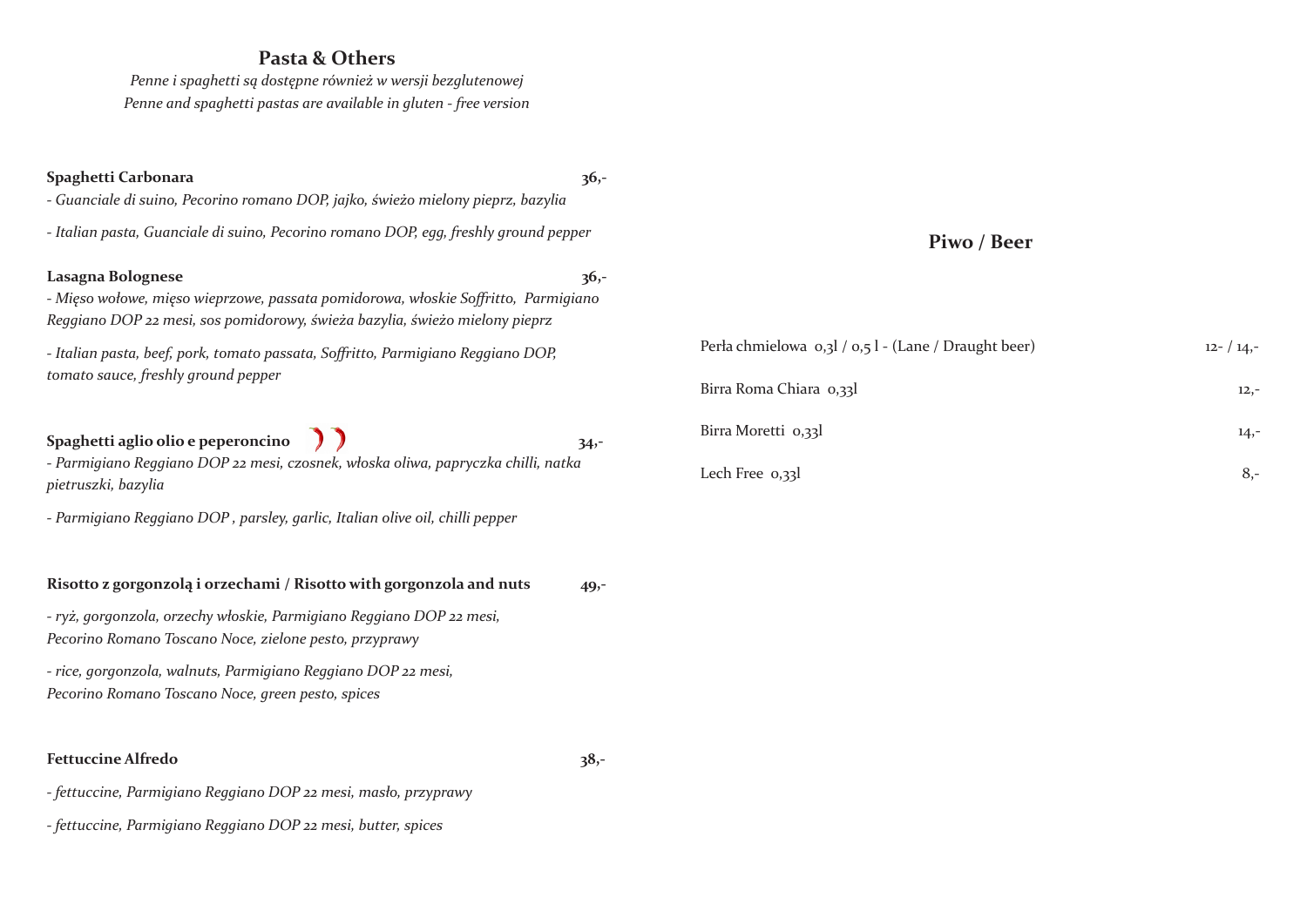| Pizza Bianca                                                                                                                        | $34 -$ |
|-------------------------------------------------------------------------------------------------------------------------------------|--------|
| - mozzarella Julienne, śmietana 18%, czerwony pieprz, młody szpinak, karczochy                                                      |        |
| - Julienne mozzarella, cream 18%, red pepper, young spinach, artichokes                                                             |        |
| <b>Margherita</b>                                                                                                                   | $28,-$ |
| - sos pomidorowy, mozzarella Julienne                                                                                               |        |
| - tomato sauce, mozzarella cheese                                                                                                   |        |
| Margherita Con Mozzarella Di Bufala                                                                                                 | 44,-   |
| - sos pomidorowy, Mozzarella di bufala campana DOP, pomidorki koktajlowe,<br>świeża bazylia                                         |        |
| - tomato sauce, Bufala mozzarella - made from buffalo milk in the region of Campania<br>(Aversa town), fresh basil, cherry tomatoes |        |
| Capricciosa                                                                                                                         | $34 -$ |
| - sos pomidorowy, mozzarella Julienne, Prosciutto Cotto Fattoria, pieczarki                                                         |        |
| - tomato sauce, mozzarella cheese, prosciutto ham, mushrooms                                                                        |        |
| <b>Verdure</b>                                                                                                                      | $34 -$ |
| - sos pomidorowy, mozzarella Julienne, cukinia, bakłażan, papryka, karczochy                                                        |        |
| - tomato sauce, mozzarella cheese, yellow pepper, eggplant, parmesan cheese,<br>fresh basil                                         |        |

| Pepsi 0,2l                                                                        | $8, -$  |
|-----------------------------------------------------------------------------------|---------|
| Pepsi Max 0,2l                                                                    | $8, -$  |
| Tonic o, 2l                                                                       | $8, -$  |
| $7$ up $0,2$                                                                      | $8, -$  |
| Mirinda o,2l                                                                      | $8, -$  |
| Żywiec zdrój 0,3 l                                                                | $8, -$  |
| San Pellegrino 0,75l                                                              | $16, -$ |
| Woda z miętą i cytryną karafka i litr<br>Water with mint and lemon i liter carafe | $14, -$ |
| Włoskie oranżady 0,33<br>Italian orangeades 0.33                                  | $12 -$  |

**Pizza**

*Nasze pizze są dostępne również z serem wegańskim Our pizzas are also available with vegan cheese*

## **Napoje zimne / Cold drinks**

| $7, -$  |
|---------|
| $7, -$  |
| $8 -$   |
| $18, -$ |
| $16, -$ |
|         |

## **Soki / Juices**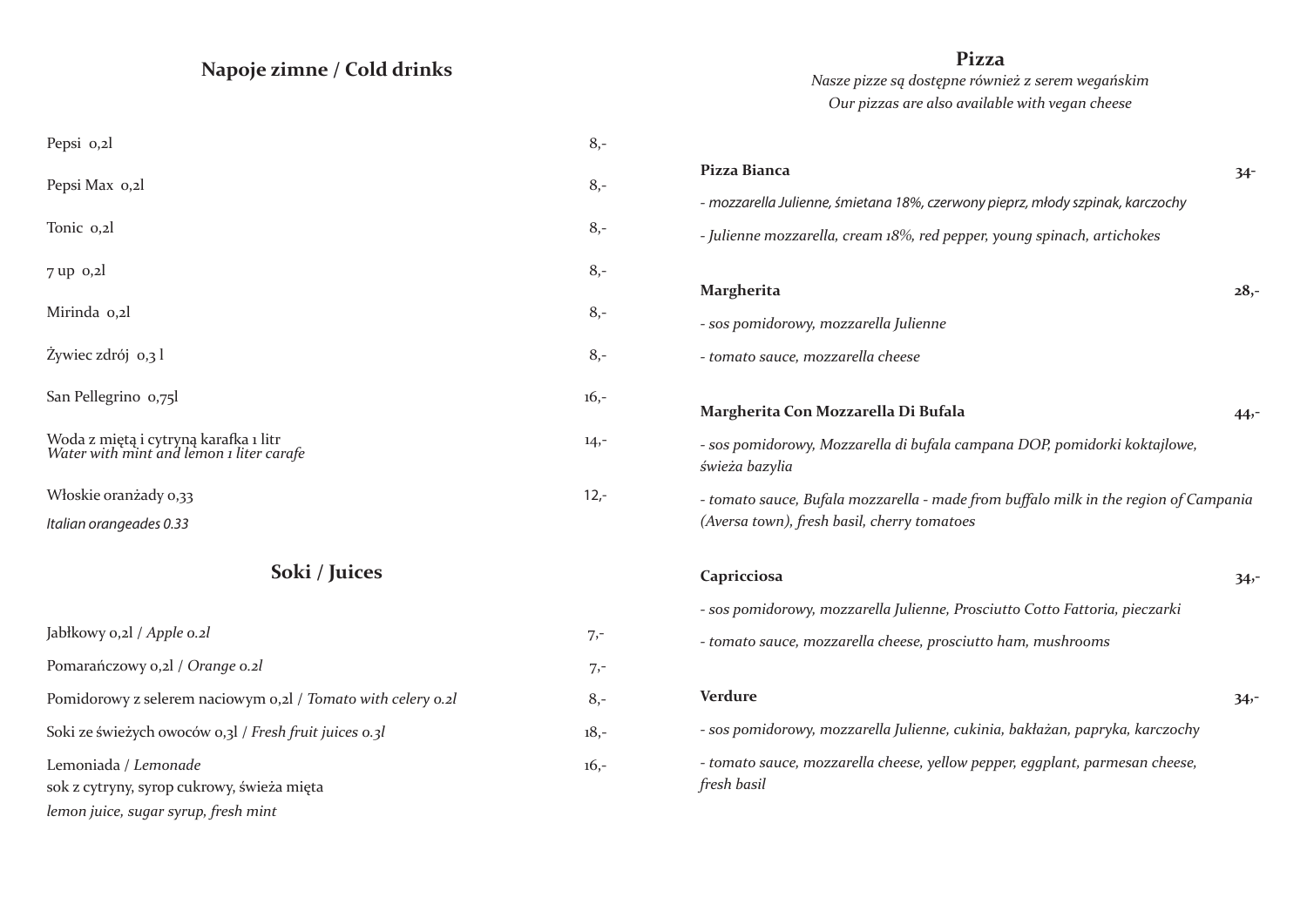## **Pizza**

*Nasze pizze są dostępne również z serem wegańskim Our pizzas are also available with vegan cheese*

## **Quattro formaggi 44,-**

*- sos pomidorowy, mozzarella Julienne, włoski kozi ser Fresco capra, Mozzarella di bufala campana DOP, Gorgonzola DOP*

Piccante **1 1 14,-***- sos pomidorowy, mozzarella Julienne, Salsiccia fresca, Spianata calabra Del Conte, Nduja di Spilinga, jalapeno, czarne oliwki - Olive nere grecia con osso*

*- tomato sauce, mozzarella cheese, goat cheese, gorgonzola cheese, Mozzarella di bufala campana DOP*

| Włoskie herbaty La Via del Te                                   | $9, -$ |
|-----------------------------------------------------------------|--------|
| - czarna, zielona, miętowa, owocowa / black, green, mint, fruit |        |
| Espresso                                                        | $8, -$ |
| Espresso doppio                                                 | $10,-$ |
| Espresso macchiato                                              | $8, -$ |
| Kawa czarna / Black coffee                                      | $9, -$ |
| Kawa biała / White coffee                                       | $10,-$ |
| Cappuccino                                                      | $12,-$ |
| Caffe Latte                                                     | $12,-$ |
| Caffe corretto                                                  | 12,    |
|                                                                 |        |

**-** *tomato sauce, mozzarella cheese, nduja - spicy Italian cold cuts, Italian sausages, jalapeno, pepper, black olives*

### **Carnavale 34,-**

*- sos pomidorowy, mozzarella Julienne, łagodne Salame ungherese, papryka, czerwona cebula*

**-** *tomato sauce, mozzarella cheese, Italian salami, red pepper, onion*

### Prosciutto crudo **44,-**

*- sos pomidorowy, mozzarella Julienne, rucola, Parmigiano Reggiano DOP 22 mesi , Prosciutto crudo Parma DOP - tomato sauce, mozzarella cheese, Parmigiano Reggiano DOP, prosciutto crudo, rucola*

| Włoskie herbaty La Via del Te                                   | $9, -$ |
|-----------------------------------------------------------------|--------|
| - czarna, zielona, miętowa, owocowa / black, green, mint, fruit |        |
| Espresso                                                        | $8, -$ |
| Espresso doppio                                                 | $10,-$ |
| Espresso macchiato                                              | $8,-$  |
| Kawa czarna / Black coffee                                      | $9, -$ |
| Kawa biała / White coffee                                       | $10,-$ |
| Cappuccino                                                      | $12,-$ |
| Caffe Latte                                                     | $12,-$ |
| Caffe corretto                                                  | 12,    |

## **Napoje gorące / Hot drinks**

**Lody z watą cukrową / Ice cream with cotton candy 28,-**

*- włoskie naturalne lody bez konserwantów - robione dla nas na zamówienie, wata cukrowa przygotowywana u nas w restauracji*

*- Italian natural ice cream without preservatives - made to order for us, cotton candy prepared in our restaurant*

### **Tiramisu 19,-**

- *klasyka wśród włoskich deserów*
- *a classic among Italian desserts*

**Affogato 19,-**

- *włoskie lody śmietankowe (bez konserwantów), espresso doppio*
- *Italian ice cream (no preservatives), espresso doppio*

## **Desery / Desserts**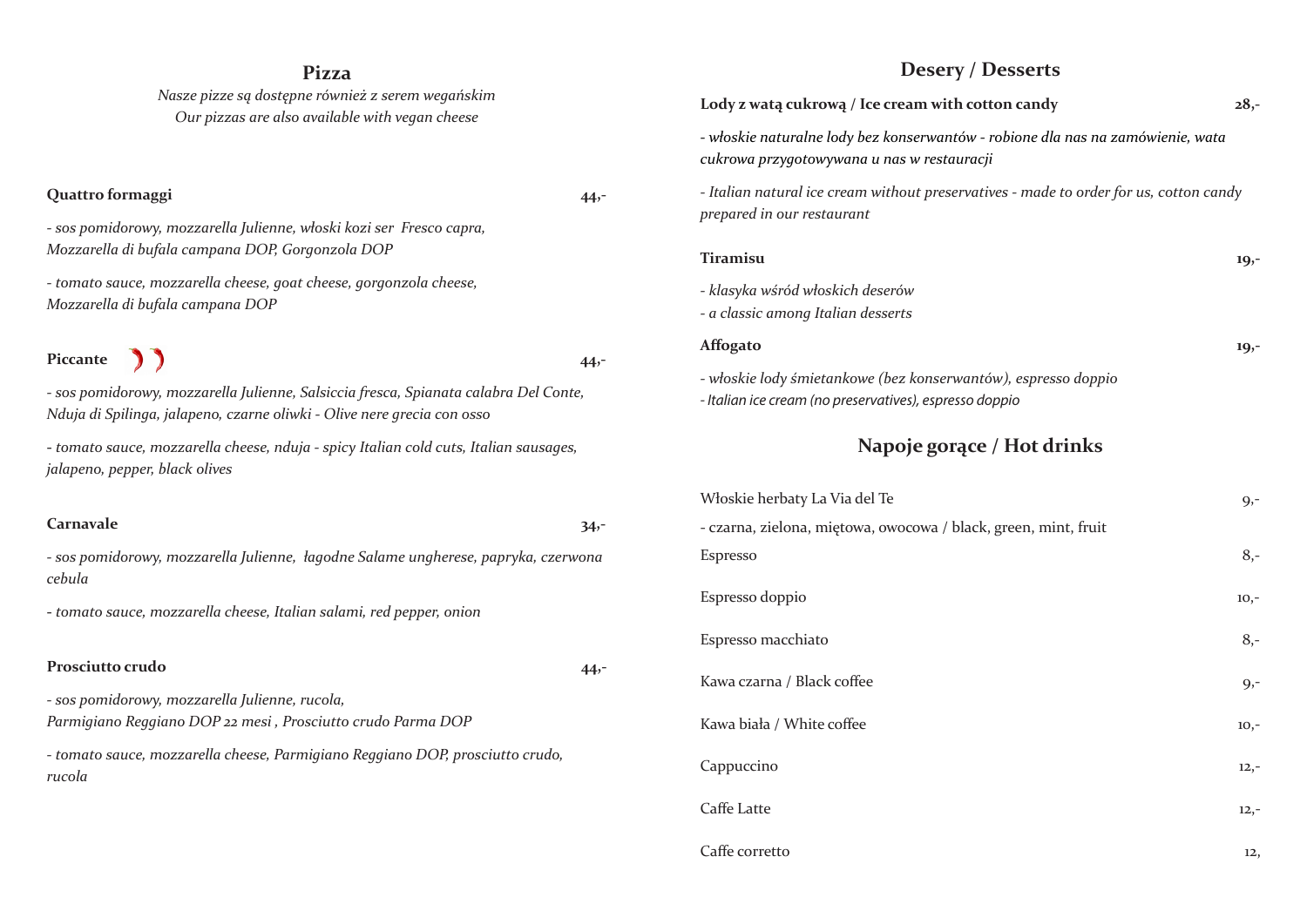**Świeże owoce morza i ryby**

## **Fresh seafood and fish**

### **Cozze al vino bianco (500g) 59,-**

*- mule, białe wino, czosnek, masło, szalotka,natka pietruszki, przyprawy, koper włoski, pieczywo, grillowana cytryna*

*- mussels, white wine, garlic, butter, shallots, parsley, spices, fennel, bread, grilled lemon*

## **Cozze Mare e Monti (500g) 59,-**

*- mule, Pancetta arrotolata "II Contadino", pieczarki Portobello, pomidorki koktajlowe, czarne oliwki, koper włoski, czosnek, białe wino, natka pietruszki, oliwa extra vergine, pieczywo, przyprawy, grillowana cytryna*

*- mussels, Pancetta arrotolata "II Contadino", portobello mushrooms, cherry tomatoes, black olives, fennel, garlic, white wine, parsley, extra virgin olive oil, bread, spices, grilled lemon*

## **Cozze con finferli (500g)** 59,-

*- mule, białe wino, czosnek, masło, szalotka, natka pietruszki, przyprawy, koper włoski, lekki sos śmietanowy z gorgonzolą, estragon, kurki, przyprawy, pieczywo, grillowana cytryna*

*- mussels, white wine, garlic, butter, shallots, parsley, spices, fennel, light cream sauce with gorgonzola, tarragon, chanterelles, spices, bread, grilled lemon*

## **Cozze al Pomodoro (500g) 59,-**

*- mule, białe wino, czosnek, masło, szalotka, natka pietruszki, przyprawy, koper włoski, Pomodori pelati salsati, anchois, pieczywo, grillowana cytryna* 

*- mussels, white wine, garlic, butter, shallots, parsley, spices, fennel, Pomodori pelati salsati, white wine, bread, grilled lemon*

**- Co tydzień mamy dla Państwa świeże ryby morskie prosto z kutra w Chioggia we Włoszech.Zapytaj co dziś mamy dla Ciebie :)**

*- Every week we have fresh sea fish for you straight from the cutter in Chioggia in Italy, ask what we have for you today :)*